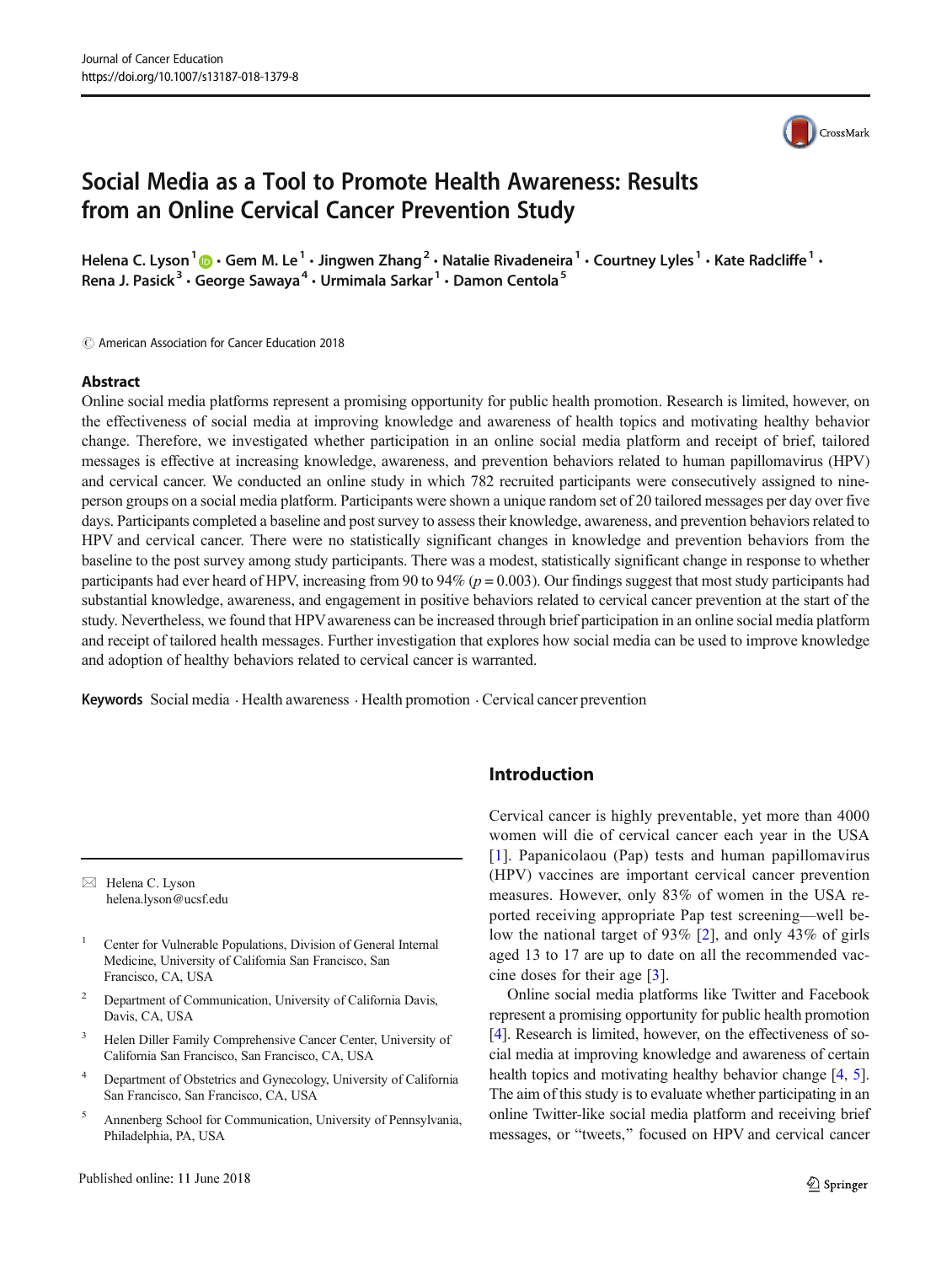<span id="page-1-0"></span>prevention is effective at increasing knowledge, awareness, and prevention behaviors related to cervical cancer.

### **Methods**

### Study Design

Study investigators designed an anonymous online platform ("Health Connect") for sharing and discussion of brief messages regarding HPV and cervical cancer prevention. Nine hundred unique messages based on actual tweets from Twitter were created. Messages included a balanced mix of factual information and personal experiences from organizations and individuals (e.g., "WHO recommends #HPV vaccination for girls aged 9-13 years as this is the most costeffective public health measure against cervical #cancer" and " $My$  sisters and I just got our last round of injections to keep HPV and cervical cancer at bay! Every woman should ask their doc about it!").

Study participants were recruited online using an advertising-based strategy through posts to popular social media sites and targeted email lists [[6](#page-3-0)–[9](#page-3-0)]. Individuals were eligible to participate if they were female, were 18 years or older, lived in the USA, spoke English as their primary language, and did not have cervical cancer. A total of 985 individuals completed the eligibility screening; 44 were ineligible, and 862 consented to participate. Of the 862 who consented to participate, 80 failed to respond to the enrollment invitation, resulting in a total of 782 participants enrolled in the study.

Enrolled participants completed a baseline survey assessing sociodemographic information, knowledge and awareness of HPV and cervical cancer, and behaviors related to getting the HPV vaccine and Pap tests. Out of the 782 enrolled participants, 765 completed the baseline survey (97.8% completion rate).

Throughout the enrollment period, participants were consecutively assigned to nine-person groups on the Health Connect platform. The 900 tweets were then randomly distributed to the nine women in each online group over five days. Each participant was shown a unique random set of 20 tweets per day in a personalized message feed. Participants could select and share her messages to her online group and everyone could then comment on the shared messages. At the end of the study, participants were asked to complete a post survey. A total of 569 participants completed the post survey (72.7% completion rate). Participants received \$15 upon completion of the post survey.

Institutional review boards at the University of California San Francisco and the University of Pennsylvania approved all study procedures.

#### Measures

On the baseline and post surveys, HPV awareness was assessed by one question: "Have you ever heard of HPV? HPV stands for Human Papillomavirus.^ Knowledge on HPV was assessed by four questions:  $(1)$  "Do you think HPV can cause cervical cancer?"  $(2)$  "Do you think you can get HPV through sexual contact?"  $(3)$  "Do you think HPV causes AIDS?" and  $(4)$  "Do you think HPV can go away on its own without treatment?" HPV vaccine awareness was assessed by one question: "Have you ever heard of the HPV vaccine or shot to prevent cervical cancer?" If the answer was yes, then respondents were asked "Did you receive all three doses of the HPV vaccine?" Vaccine interest was assessed by one question: "Would you be interested in getting the vaccine?" Vaccination behaviors were assessed by two questions: (1) "Have you ever received the HPV vaccine or HPV shots?" and if the answer was yes,  $(2)$  "Did you receive all three doses of the HPV vaccine?^ Finally, Pap test behavior was assessed by one question: "Sometimes, when a woman has a routine pelvic exam, she also has a Pap smear to test for cancer of the cervix. A doctor takes a cell sample from the cervix with a small stick or brush and sends it to the lab. Have you ever had a Pap test to check for cervical cancer?"

Table 1 Characteristics of study population

|                           | Study participants, $n$ (%)    |                            |  |  |
|---------------------------|--------------------------------|----------------------------|--|--|
|                           | Baseline survey<br>$(N = 782)$ | Post survey<br>$(N = 569)$ |  |  |
| Age                       |                                |                            |  |  |
| $18-26$ years             | 161(21)                        | 121(21)                    |  |  |
| $>$ 26 years              | 621 (79)                       | 448 (79)                   |  |  |
| Education                 |                                |                            |  |  |
| Below bachelor's          | 263 (33.6)                     | 192 (33.7)                 |  |  |
| Bachelor's degree         | 277 (35.4)                     | 203 (35.7)                 |  |  |
| Master's degree or higher | 223 (28.5)                     | 170 (29.9)                 |  |  |
| Decline to answer         | 19(2.4)                        | 4(0.70)                    |  |  |
| Income                    |                                |                            |  |  |
| \$75,000 and higher       | 244 (31.2)                     | 180 (31.6)                 |  |  |
| \$50,000-\$74,999         | 155 (19.8)                     | 122 (21.4)                 |  |  |
| \$35,000-\$49,999         | 102(13.0)                      | 80(14.1)                   |  |  |
| $<$ \$35,000              | 181(23.1)                      | 126(22.1)                  |  |  |
| Decline to answer         | 100(12.8)                      | 61(10.7)                   |  |  |
| Race/ethnicity            |                                |                            |  |  |
| White                     | 552 (70.6)                     | 408 (71.7)                 |  |  |
| <b>Black</b>              | 60 (7.7)                       | 45 (7.9)                   |  |  |
| Asian                     | 42(5.4)                        | 34(6.0)                    |  |  |
| Hispanic                  | 88 (11.3)                      | 66 (11.6)                  |  |  |
| Other                     | 40(5.1)                        | 16(2.8)                    |  |  |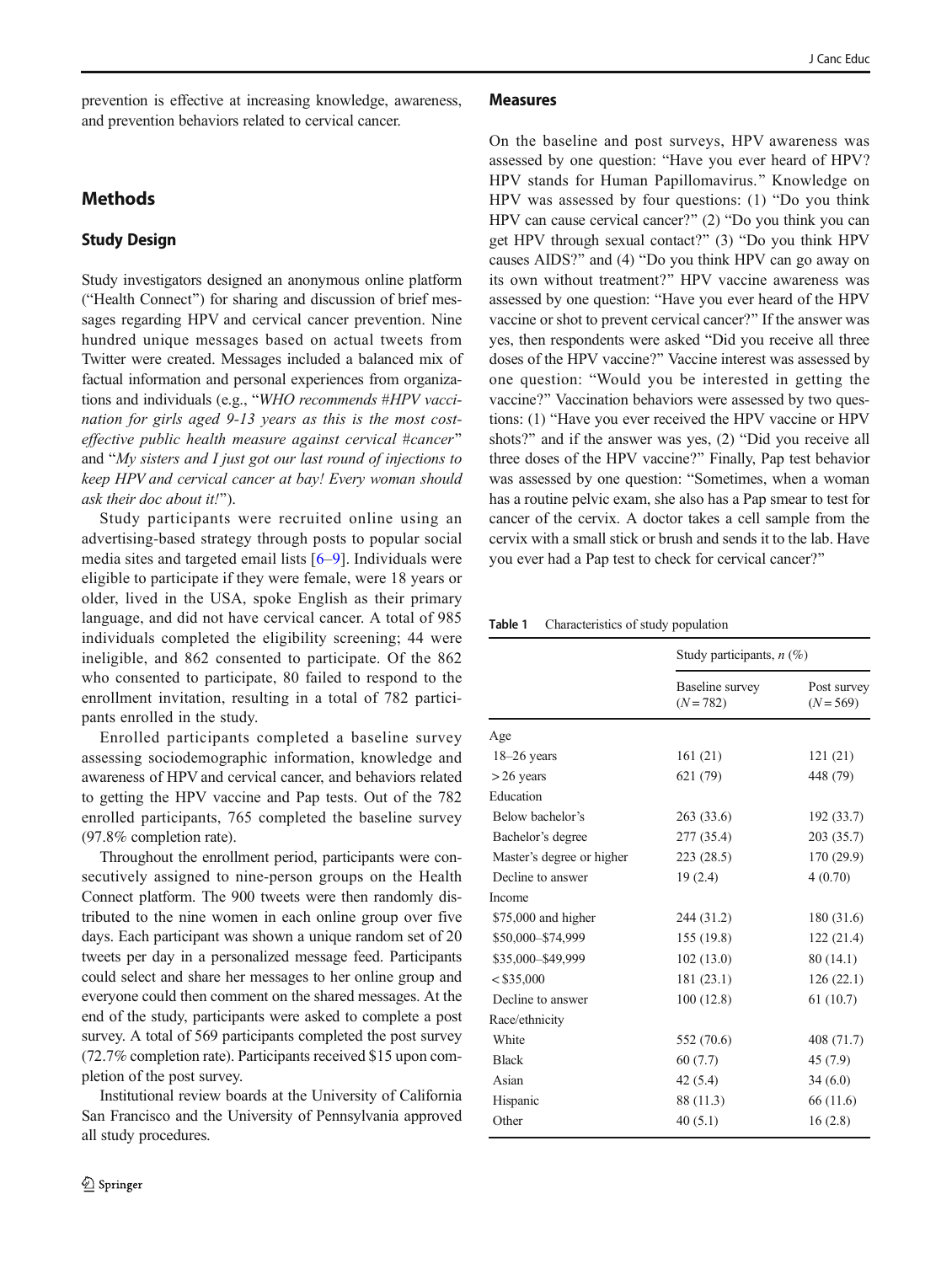## <span id="page-2-0"></span>Table 2 Comparison of survey<br>responses

|                                   | Survey response   |           |               |          | $p$ value |
|-----------------------------------|-------------------|-----------|---------------|----------|-----------|
|                                   | Baseline, $n(\%)$ |           | Post, $n$ (%) |          |           |
|                                   | Yes               | No        | Yes           | No       |           |
| Awareness                         |                   |           |               |          |           |
| Ever heard of HPV                 | 504 (90)          | 59 (10)   | 592 (94)      | 34(6)    | $0.003*$  |
| Ever heard of HPV vaccine         | 526 (94)          | 31(6)     | 530 (95)      | 27(5)    | 0.450     |
| Knowledge                         |                   |           |               |          |           |
| HPV causes cervical cancer        | 503 (98)          | 9(2)      | 496 (97)      | 16(3)    | 0.090     |
| Get HPV from sexual contact       | 507 (96)          | 23(4)     | 505 (95)      | 25(5)    | 0.670     |
| <b>HPV</b> causes AIDS            | 36(8)             | 438 (92)  | 29(6)         | 445 (94) | 0.127     |
| HPV can go away without treatment | 119(25)           | 355(75)   | 117(25)       | 357 (75) | 0.782     |
| <b>Behaviors</b>                  |                   |           |               |          |           |
| Ever received HPV vaccine         | 144(26)           | 401 (74)  | 146(27)       | 399 (73) | 0.670     |
| Received all three doses          | 105(85)           | 18(15)    | 108 (88)      | 12(12)   | 0.083     |
| Ever had Pap test                 | 503 (90)          | 53 $(10)$ | 508 (91)      | 48 (9)   | 0.380     |
|                                   |                   |           |               |          |           |

\*Significant at  $p < 0.05$ 

### Analytic Strategy

Baseline and post survey responses were compared using McNemar's test. All analyses were conducted in SAS 9.4. p values < 0.05 were considered statistically significant.

Table 3 Ever heard of HPV survey response by demographic subgroups

# Results

Study participants were predominately White (71%) and college educated (64%). Most participants were over 26 years old (79%), and nearly a third of the sample reported an annual

|                           | Survey response   |                |               |                | $p$ value  |
|---------------------------|-------------------|----------------|---------------|----------------|------------|
|                           | Baseline, $n$ (%) |                | Post, $n(\%)$ |                |            |
|                           | Yes               | N <sub>0</sub> | Yes           | N <sub>0</sub> |            |
| Age                       |                   |                |               |                |            |
| $18-26$ years             | 107(89)           | 13(10)         | 109(91)       | 11(9)          | 0.564      |
| $> 26$ years              | 397 (90)          | 46(10)         | 420 (95)      | 23(5)          | $0.002*$   |
| Education                 |                   |                |               |                |            |
| Below bachelor's          | 166(86)           | 26(14)         | 176 (92)      | 16(8)          | 0.068      |
| Bachelor's degree         | 183 (91)          | 18(9)          | 190(95)       | 11(5)          | 0.127      |
| Master's degree or higher | 155(91)           | 15(9)          | 163 (96)      | 7(4)           | 0.059      |
| Decline to answer         |                   |                |               |                |            |
| Income                    |                   |                |               |                |            |
| \$75,000 and higher       | 166(92)           | 14(8)          | 172 (96)      | 8(4)           | 0.157      |
| \$50,000-\$74,999         | 104(85)           | 18(15)         | 112(92)       | 10(8)          | 0.088      |
| \$35,000-\$49,999         | 70 (89)           | 9(11)          | 71 (90)       | 8(10)          | 0.739      |
| $<$ \$35,000              | 115(91)           | 11(8)          | 120(95)       | 6(5)           | 0.132      |
| Decline to answer         |                   |                |               |                |            |
| Race/ethnicity            |                   |                |               |                |            |
| White                     | 374 (92)          | 33(8)          | 387 (95)      | 20(5)          | 0.053      |
| <b>Black</b>              | 39 (87)           | 6(13)          | 41 (91)       | 4(9)           | 0.414      |
| Asian                     | 30(91)            | 3(9)           | 33 (100)      | 0(0)           | $< 0.001*$ |
| Hispanic                  | 50 (76)           | 16(24)         | 56 (85)       | 10(15)         | 0.109      |
| Other                     | 11 (92)           | 1(8)           | 12(100)       | 0(0)           | $0.001*$   |

\*Significant at  $p < 0.05$